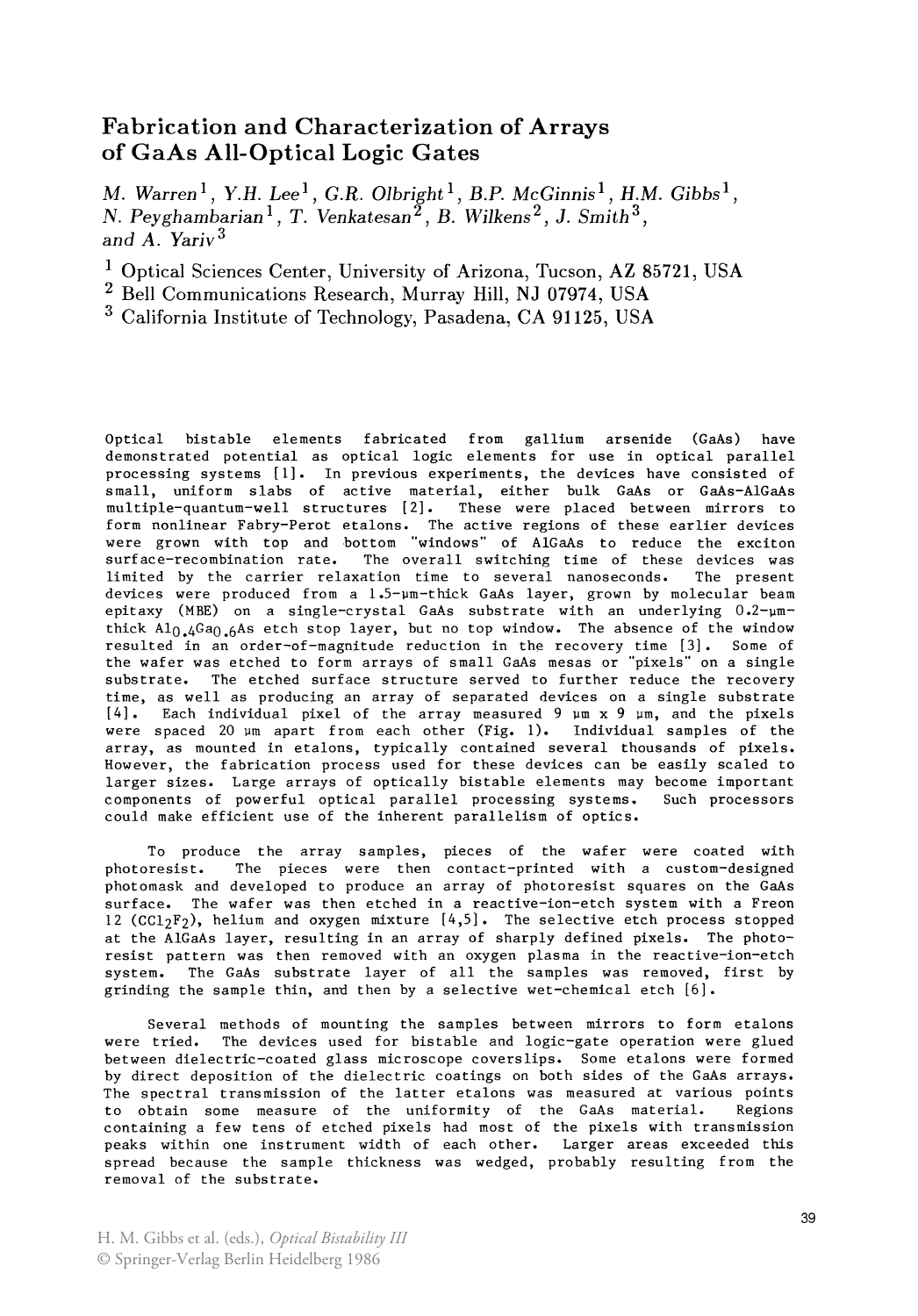

Fig. 1. Photomicrograph of 2-D array of 9-um x 9-um pixels prepared by reactive-ion etching.



Fig. 2. Streak camera traces of the temporal evolution of the input pump pulse and the cw probe transmission for AND-gate and NOR-gate operation using one 9-um x 9-um pixel of the windowless GaAs etalon. The base lines are taken with the probe beam blocked.